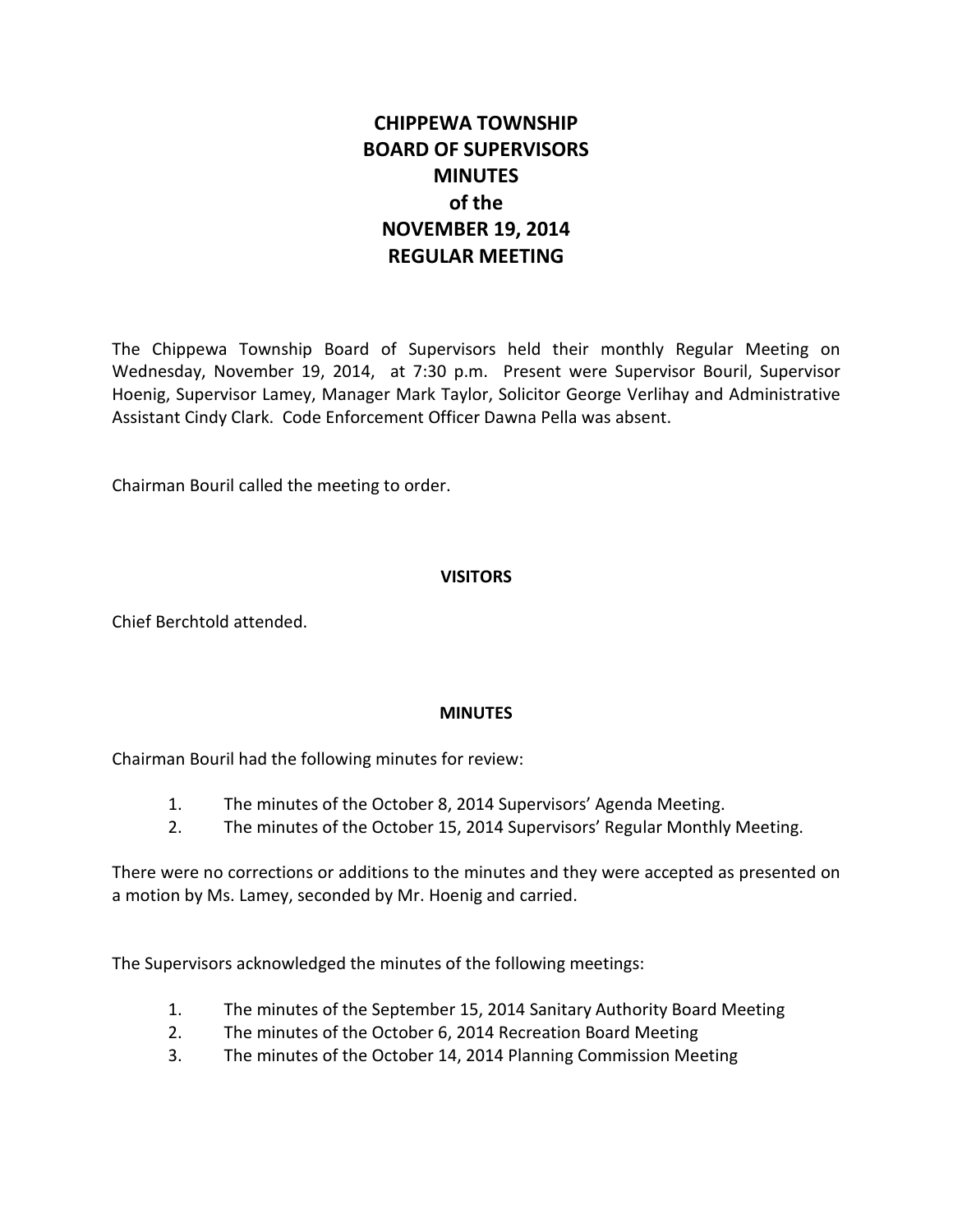#### **ITEMS TO BE ACTED ON**

1. Budget – Resolution 2014-10.

Mr. Bouril noted that the millage is the same as it has been for the past 5 years.

**MR. HOENIG MOVED TO PASS** Resolution 2014-10, the budget. Ms. Lamey seconded the motion and with no further discussion the motion passed.

#### **REPORTS**

Mr. Bouril had the following October reports for review:

- 1. Financial Report
- 2. Police Department Report
- 3. Road Report
- 4. Wage Tax/OPT Report
- 5. Real Estate Tax Report
- 6. Zoning Report
- 7. Code Enforcement Officer's Report
- 8. No Fire Report for October was presented.

#### **MANAGER'S REPORT**

Manager Taylor had the following items listed on the agenda for discussion:

1. Web site update:

Mr. Taylor had provided the proposal from mgsoft-net. He said that we can presently only change the community calendar on the web site but he would like Township employees to be able to change or add other items. We presently have to pay outsiders to do this. Training would be included with this proposal. The amount would be \$5,500 to \$5,800, including professional photos. The Manager said he is very impressed with the Brighton and Beaver web sites done by mgsoft-net. He said an e-mail feature would also be included for the residents.

**MS. LAMEY MOVED TO APPROVE** this proposal up to \$5,800 for the web site update. Mr. Hoenig seconded the motion and with no further discussion the motion carried.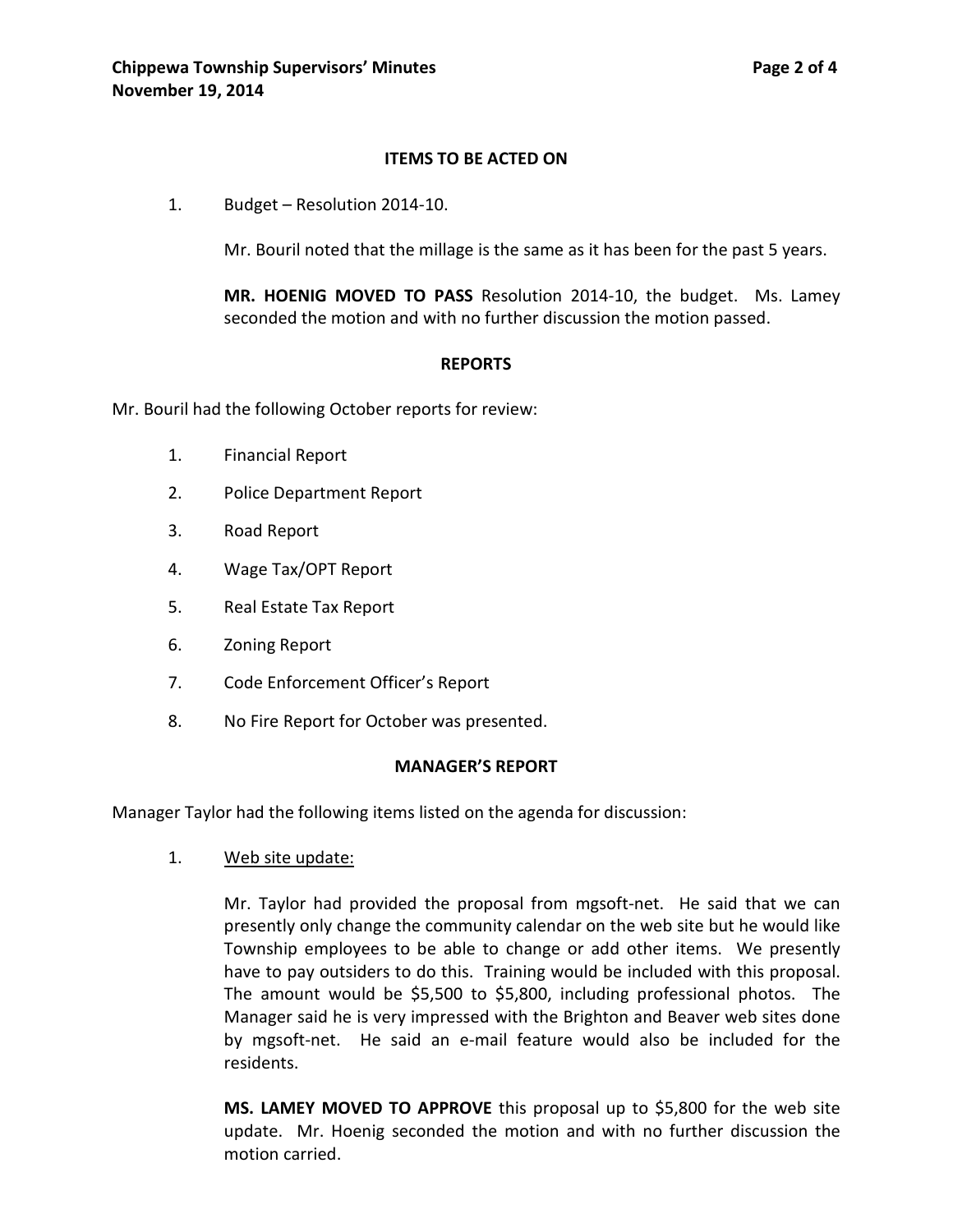# 2. Camera System:

Mr. Taylor is looking into getting a price for additional cameras and getting the pool house area camera operating. He met with a second fence company. He is also looking into the price of a swipe card system for the Klein Street composting site. He said there are still people going to the site without first getting a permit from the Municipal Building.

## 3. Lease Agreement with Jim Marshall:

The Manager said that we previously had a one-year lease agreement with Jim Marshall. He was re-elected so now he wants a 2-year lease. Attorney Verlihay had questions about covering property that does not belong to the Township and also regarding sovereign immunity. Attorney Verlihay is worried about liability with the way the lease is presently written. The Manager said this is a State lease but he will speak to them about it.

**MR. HOENIG MOVED TO SIGN** a lease with Representative Marshall, but this is contingent upon the insurance/liability issue being resolved between the Township and Mr. Marshall. Ms. Laney seconded the motion and without further discussion the motion carried.

## 4. Release of insurance money from our account – Phyllis Haney:

Mr. Taylor spoke about the demolition of the home of Phyllis Haney. Money was placed in escrow awaiting the inspection by John Balser. The money will be released and the account will be closed out with the approval of John Balser.

#### **MISC. MANAGER'S ITEMS**

Mr. Taylor asked Attorney Verlihay about a new law requiring that an alternate be named in case Tax Collector Linda Rawding would be unable to do her job for a period of time for some reason. Attorney Verlihay will look into this.

## **PAYMENT OF BILLS**

Chairman Bouril had the October, 2014 bills for review

**MS. LAMEY MOVED TO APPROVE** payment of the October 2014 bills. The motion was seconded by Mr. Hoenig and with no further discussion the motion carried.